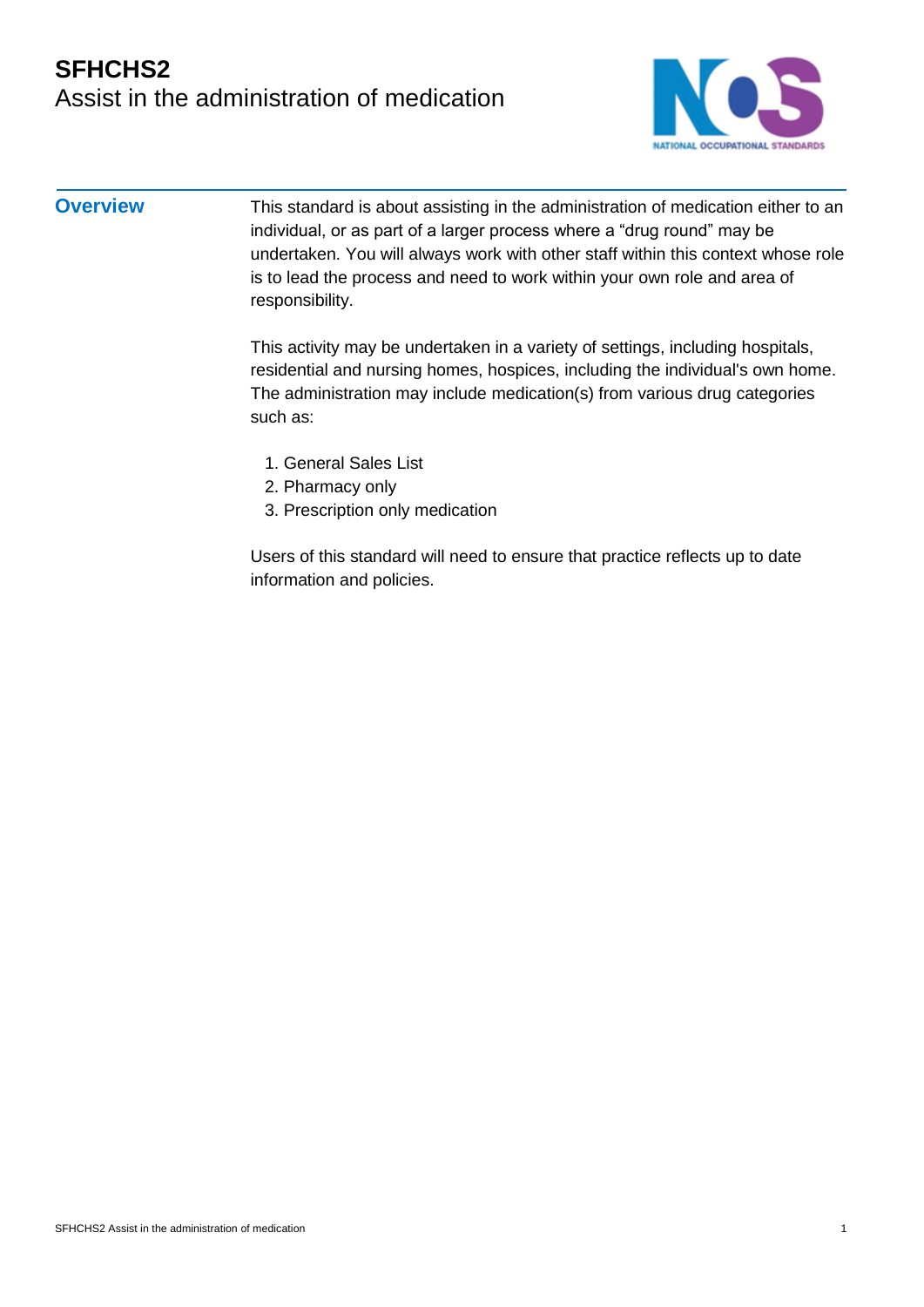Assist in the administration of medication

#### **Performance criteria**

| You must be able to: | P <sub>1</sub> | apply standard precautions for infection prevention and control any other<br>relevant health and safety measures                                                                                                                                                       |
|----------------------|----------------|------------------------------------------------------------------------------------------------------------------------------------------------------------------------------------------------------------------------------------------------------------------------|
|                      | P <sub>2</sub> | check that all medication administration records or protocols are<br>available, up to date and legible with the member of staff leading the<br>process                                                                                                                 |
|                      | P <sub>3</sub> | report any discrepancies or omissions you might find to the person in<br>control of the administration and to relevant staff as appropriate                                                                                                                            |
|                      | P4             | read the medication administration record with the person leading the<br>administration, checking and confirming the medication required, the<br>dose and the route of administration against the record/protocol, and<br>confirming the expiry date of the medication |
|                      | P <sub>5</sub> | refer confusing or incomplete instructions back to the relevant member of<br>staff or the pharmacist                                                                                                                                                                   |
|                      | P <sub>6</sub> | check and confirm the identity of the individual who is to receive the<br>medication with the person leading the activity and with the individual<br>themselves, using a variety of methods, before the medication is<br>administered                                  |
|                      | P7             | contribute to administering the medication to the individual in the<br>appropriate manner, using the correct technique and at the prescribed<br>time according to the care plan                                                                                        |
|                      | P <sub>8</sub> | assist the individual to be as self managing as possible and refer any<br>problems or queries to the relevant staff or pharmacist                                                                                                                                      |
|                      | P9             | seek help and advice from a relevant member of staff if the individual will<br>not or cannot take the medication                                                                                                                                                       |
|                      |                | P10 check and confirm that the individual actually takes the medication and<br>does not pass medication to others                                                                                                                                                      |
|                      | P11            | contribute to completing the necessary records relating to the                                                                                                                                                                                                         |

- administration of medications legibly, accurately and completely P12 return medication administration records to the agreed place for storage and maintain the confidentiality of information relating to the individual at
- all times P13 ensure the security of medications throughout the process and ensure all medication is stored in the correct safe place when administration is complete
- P14 check the stock level of medications and assist in the reordering if necessary and applicable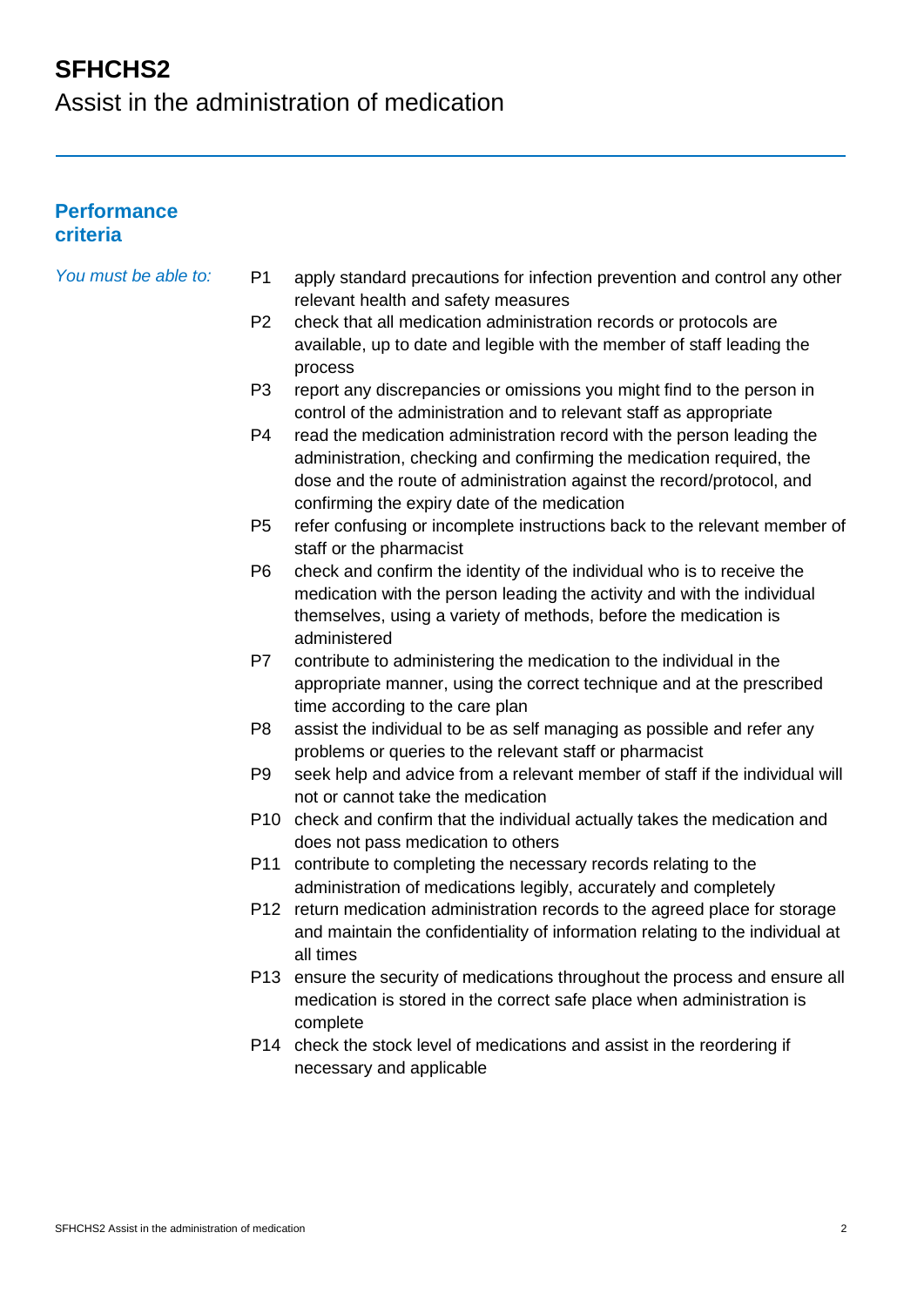Assist in the administration of medication

#### **Knowledge and understanding**

| You need to know and<br>understand: | K <sub>1</sub> | the current European and National legislation, national guidelines,<br>organisational policies and protocols in accordance with<br>Clinical/Corporate Governance which affect your work practice in relation<br>to assisting in the administration of medication |
|-------------------------------------|----------------|------------------------------------------------------------------------------------------------------------------------------------------------------------------------------------------------------------------------------------------------------------------|
|                                     | K <sub>2</sub> | your responsibilities and accountability in relation to the current<br>European and National legislation, national guidelines and local policies<br>and protocols and Clinical/Corporate Governance                                                              |
|                                     | K <sub>3</sub> | the duty to report any acts or omissions in care that could be detrimental<br>to yourself, other individuals or your employer                                                                                                                                    |
|                                     | K4             | the importance of working within your own sphere of competence and<br>seeking advice when faced with situations outside your sphere of<br>competence                                                                                                             |
|                                     | K <sub>5</sub> | the importance of applying standard precautions when assisting with the<br>administration of medication and the potential consequences of poor<br>practice                                                                                                       |
|                                     | K <sub>6</sub> | why medication should only be administered against the individual's<br>medication administration record and consistent with the prescriber's<br>advice                                                                                                           |
|                                     | K7             | who is responsible within your work setting for checking and confirming<br>that the details and instructions on the medication label are correct for<br>the client and with the medication administration record sheet/protocol                                  |
|                                     | K <sub>8</sub> | the actions you should take if you disagree with the person leading the<br>administration of medication                                                                                                                                                          |
|                                     | K <sub>9</sub> | the instructions for the use of medication on patient information leaflets<br>and manufacturers instructions                                                                                                                                                     |
|                                     |                | K10 the different routes for the administration of medication                                                                                                                                                                                                    |
|                                     | K11            | the information which needs to be on the label of a medication and its<br>significance                                                                                                                                                                           |
|                                     |                | K12 the various aids, which can be used to help individuals take their<br>medication                                                                                                                                                                             |
|                                     |                | K13 the importance of communication and different ways in which you can<br>communicate                                                                                                                                                                           |
|                                     |                | K14 the importance of identifying the individual for whom the medications are<br>prescribed                                                                                                                                                                      |
|                                     |                | K15 why it is vital that you confirm the medication against the<br>prescription/protocol with the person leading the administration before<br>administering it                                                                                                   |
|                                     |                | K16 the importance of correctly recording your activities as required                                                                                                                                                                                            |
|                                     |                | K17 the importance of keeping accurate and up to date records                                                                                                                                                                                                    |
|                                     |                | K18 the importance of immediately reporting any issues, which are outside<br>your own sphere of competence without delay to the relevant member of                                                                                                               |
|                                     |                |                                                                                                                                                                                                                                                                  |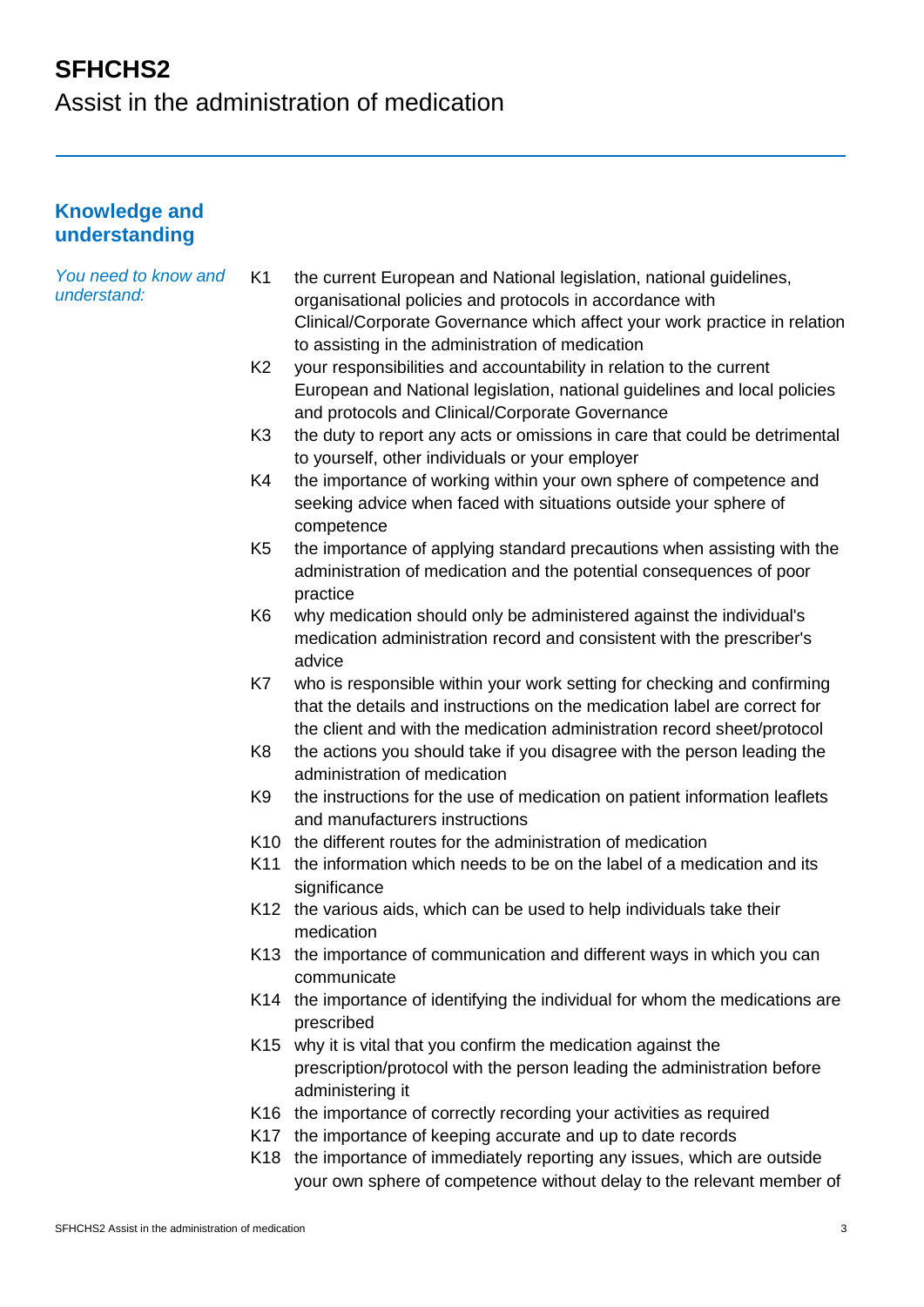Assist in the administration of medication

staff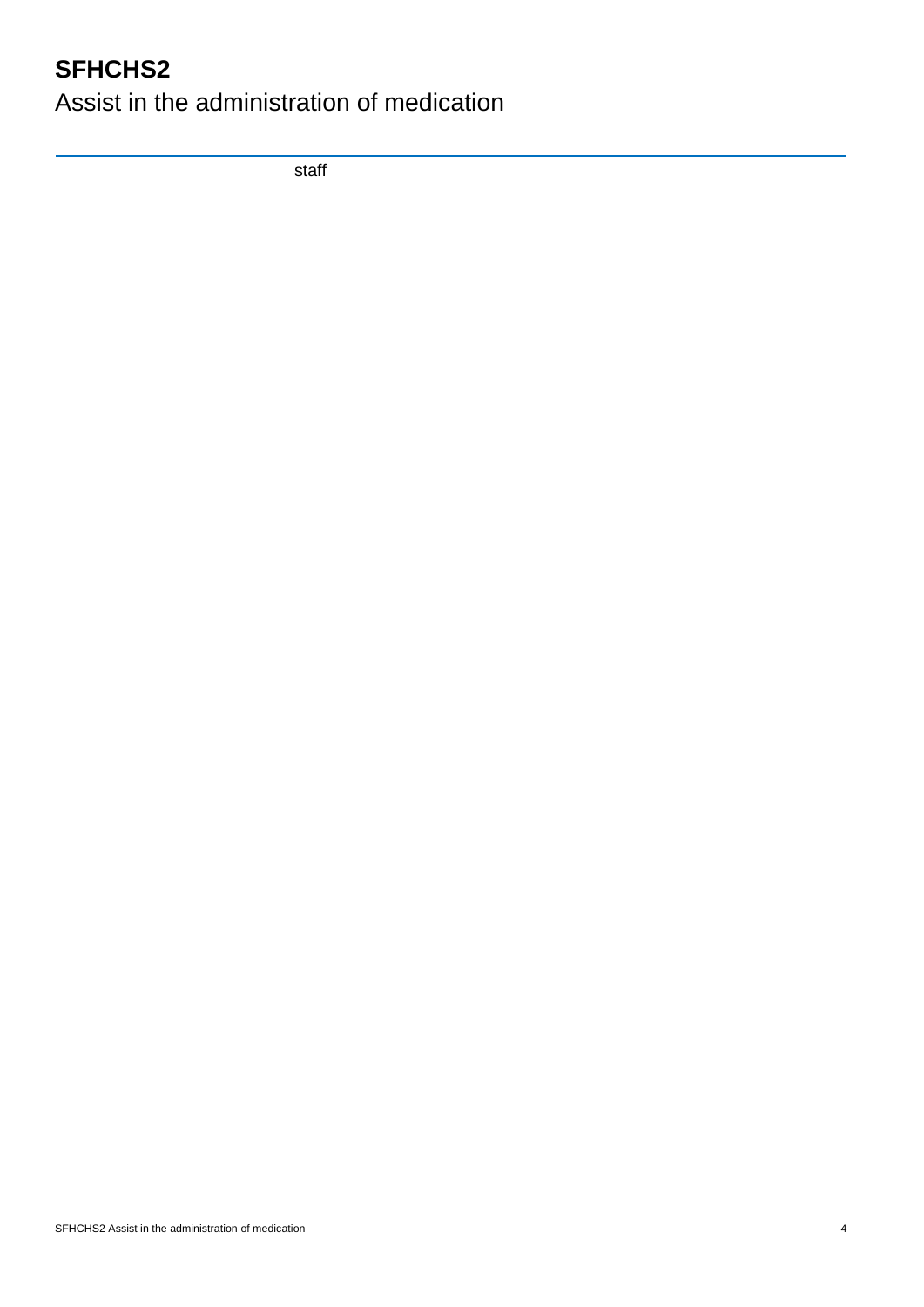# Assist in the administration of medication

### **Additional Information**

**External Links** This standard links with the following dimension within the NHS Knowledge and Skills Framework (October 2004):

Dimension: HWB5 Provision of care to meet health and wellbeing needs